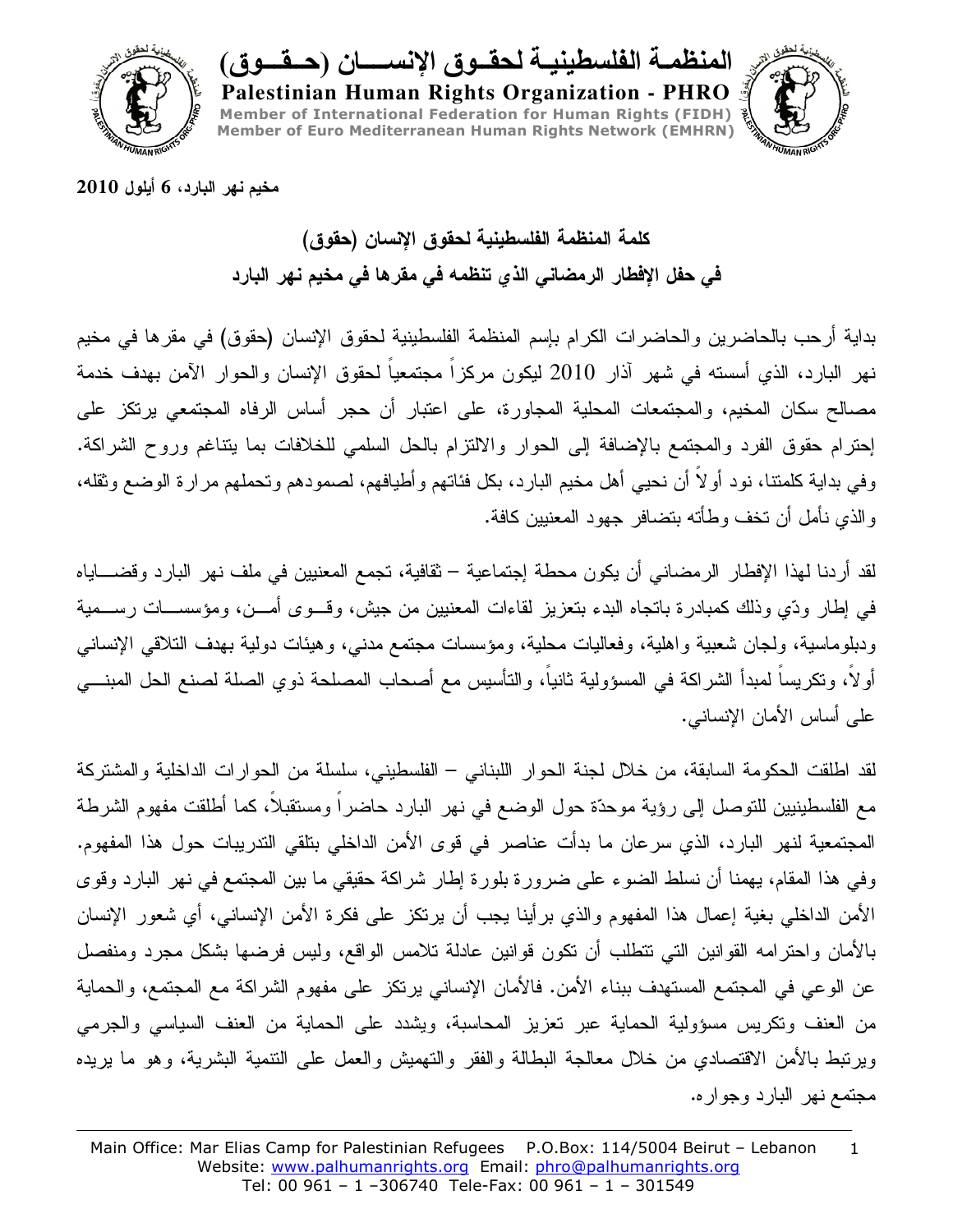

المنظمـــه الفلسطينيـــه لـحقـــوق الإنســــــان (حـــقـــوق) Palestinian Human Rights Organization - PHRO Member of International Federation for Human Rights (FIDH) Member of Euro Mediterranean Human Rights Network (EMHRN)



إن ما جرى، من ندريبات لعناصر قوى الأمن الداخلي، على مفهوم الشرطة المجتمعية، ما هي إلا البداية فقط، وإستتباعا لا بد من تأهيل المجتمع نفسه وتحضيره لسبل الشراكة الكاملة من أجل التعرف على المفهوم وتأطيره بحسب حاجة المجتمع وظروفه. وفي هذا الإطار، تقترح المنظمة الفلسطينية لحقوق الإنسان (حقوق)، اعتماد نجربة الشرطة البلدية في لبنان ونكييفها مع فكرة الأمن الإجتماعي، فتربط اللجان الشعبية في المخيمات بالبلديات المجاورة ونكون جزءا منها، وعلى أسس ونظم شبيهة بالتبي تحكم عمل المجالس البلدية والانتخابات فيها، ويكون عناصر الشرطة المدنية من أبناء المخيم المعنى بإدارة اللجنة الشعبية فيه وبالنالي كالبلديات نحت سلطة الشرعية ممثلة بوزارة الداخلية والبلديات، من دون نفي ضرورة وجود مراكز الشرطة النابعة لقوى الأمن الداخلي على مشارف المخيمات، لكن بإيجاد صيغة تتسيق ما بينها وبين الشرطة المدنية داخل المخيم، وذلك من منطلق مفهوم الأمان الانساني وتجربة الشرطة المجتمعية.

وفي إطار فعاليتنا هذه، يسرنا أن نطلق المرحلة الثانية من برنامج عمل المنظمة الفلسطينية لحقوق الإنسان (حقوق)، والتي ستتركز بداية حول عقد سلسلة جلسات حوار شهرية، سيُدعى للمشاركة فيها فلسطينيون مقيمون في المخـــيم، مؤسسات محلية، ومسؤولين في المخيم، فضلاً عن رسميين لبنانيين ومشاركين أخرين غير حكوميين، وذلك بهدف مناقشة مسائل ذات شأن مشترك، من قضايا اجتماعية واقتصادية الى مواضــــيع الرعايــــة المجتمعيـــة والســــلامة والازدهار، هذا وسيواكب الحوارات الشهرية، استكمال إعداد الفيلم الوثائقي حول نهر البارد ونقارير تعرض واقع حقوق الإنسان في المخيم.

وفي ً ما يتعلَّق بجلسات الحوار ، فإنها نهدف الى نوضيح قضايا نهمَّ المجتمع المحلَّى وشؤونه، وذلك وصـــولا إلـــي افتراح الحلول العملية لها بحيث بتمكن الفلسطينيون واللبنانيون والأطراف الدولية المعنية من نطبيقها بغية تعزيــز الرفاه المجتمعي لجميع الذين يعيشون ضمن المخيم وفي جواره.

فعلى سبيل المثال، لا الحصر، تحضر المنظمة لعقد جلسة حوارية لمناقشة **نظام التصاريح وفعاليتــــه** إذ أنّ النظـــام الحالي يفرض قيودا على حرية نتقل أهالي المخيم وذلك نحت حجج وذرائع شتى أبرزها إنعدام الثقة بصحة بطاقات الهوية التي يحملها اللاجئون الفلسطينيون، والتي، بحسب مخابرات الجيش، بسهل نزويرها، وهو أمـــر لا يختلــف عليه إثنان، ولكن عوضا عن اعتماد سياسة النضبيبق والعقاب النبي نزيد من وطأة معاناة أهل البارد، نقترح اعتمـــاد سياسة استئصال المشكلة ومعالجتها من جذورها وذلك بايجاد سبل معالجة حثيثة، مثل بلورة إتفاق ما بين الهيئـــات المختلفة المعنية، لا سيما الأمنية منها، لإعتماد نظام البطاقة الممغنطة، الأمر الذي يسهل عمـــل المعنيـــين وحيـــاة اللاحئين.